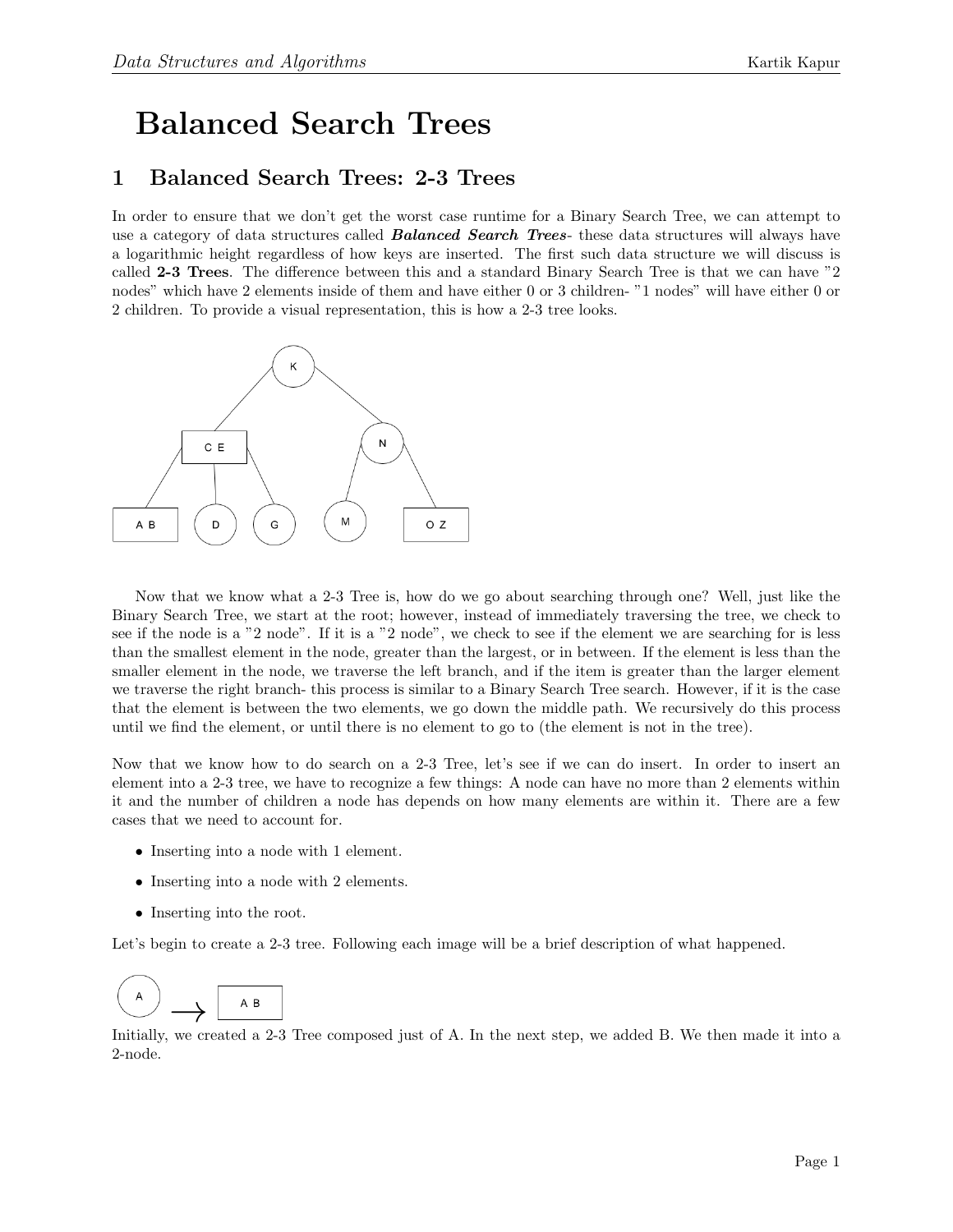

In the first step of this process, we inserted C. However, unlike the previous step, when we insert into this node, we have 3 elements in 1 node. By our definition of 2-3 Trees, we can only have 2 elements max per node. Since there is no parent to move an element to, we will make the middle element the root (in this case B) and make A its left child and C its right child.



This step is trivially adding D, since it is greater than D, it goes to the right side. Since C is in a normal node, we transform it into a 2-node and add D.



In this step, we added E, once again we end up at the node with C and D. We add E to this node; however, it becomes a node of 3. We solve this by "promoting" the middle child- D. We move D to the root and make the root a 2-node. The new problem that arises is that the node BD only has 2 children. To solve this, we split the 2-node that we promoted D from. We know that both elements in the 2-node that D was promoted from are greater than B as they were to the right of B. We also know that there is one element less than D and one greater than it because D was the middle element of the node. As a result, from this node, we can make one node that is between B and D and one node that is greater than D.



In the initial step, we added F and G (adding F was trivial so I skipped that step). Once again, we end up with a 3-node. To deal with this, we promote F. However, once we promote F we have a 3-node in the root. We'll solve this in the next step.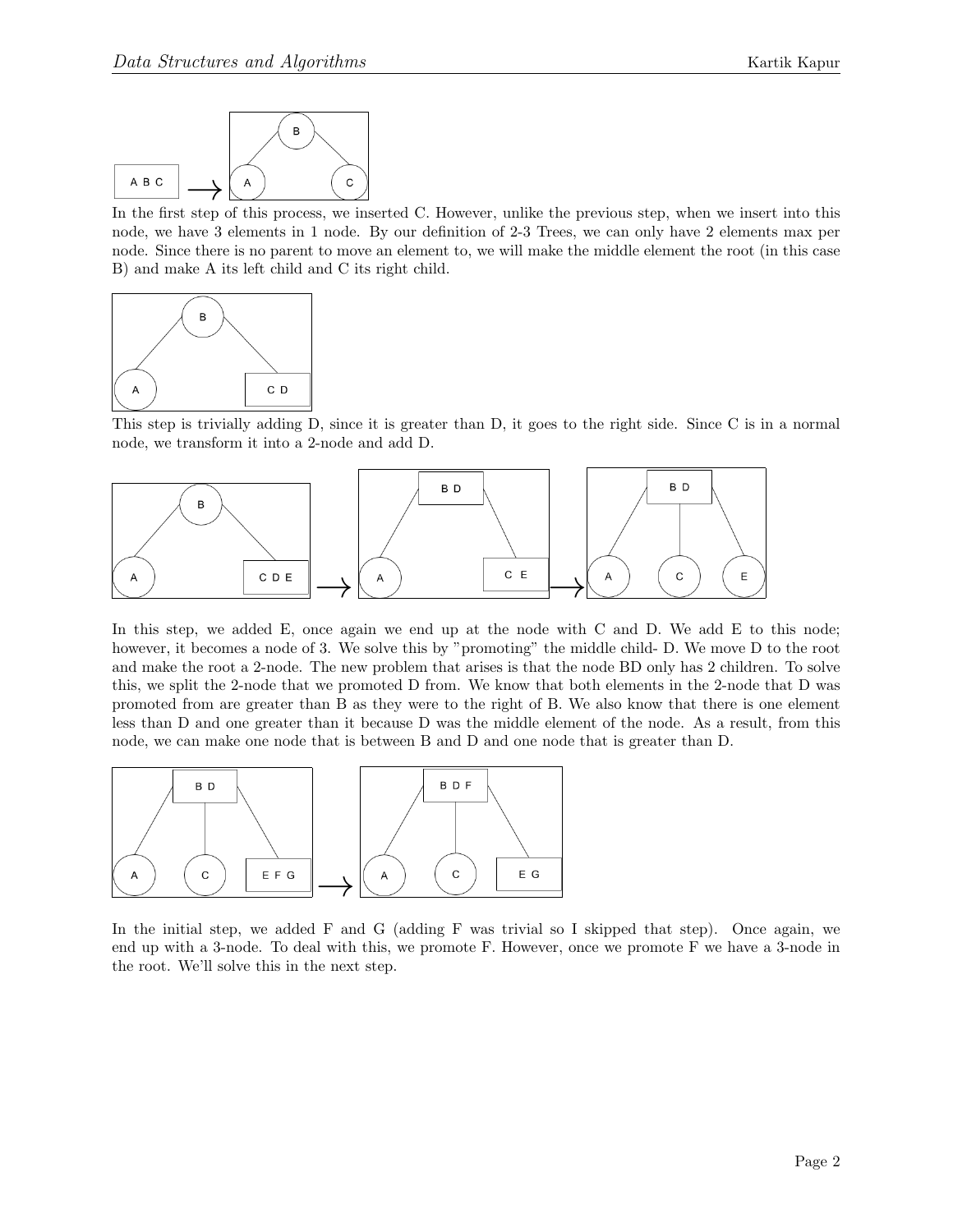

To solve the problem of getting a 3 node in the root, we first split the 2-node that F was promoted to into 2 separate nodes. Now we have 1 node less than B, 1 between B and D, 1 between D and F, and one greater than F. We finish off by making D the root and the item less than it in the root (B) its left child, and the item greater than it in the root (F) its right child and make the corresponding old children of the 3-node their children.

Just about now, you are probably wondering "is there some sort of universal way to insert into a 2-3 tree? I have compiled a set of "steps" that can be followed in order to insert into a 2-3 Tree.

- No matter what element you are inserting, the item you insert will first go to a leaf.
- If the node that you insert into is a single node, you make it into a 2-node and you are done.
- If the node becomes a 3-node, you promote the middle element.
- You split the children so that the parent has  $1 + amount of items in the node$ .
- If the node becomes a 2-node after the promotion, you are done, otherwise you promote the middle element again.
- This process keeps repeating unless the node is the root.
- If the root becomes a 3-node, then the middle child becomes the new root, and the item less than it in the node becomes the left child and the item greater becomes the right child.

All of a 2-3 trees operations will run in  $\Theta(log(N))$  time in worst case. The reason behind this is that the height of the tree will never exceed  $log(N)$ .

## 2 Balanced Search Trees: Red Black Trees

There is also another type of Balanced Search Tree called the **Red Black Tree**. Red Black Trees are isometric with 2-3 trees, that is there is a red black tree which can be represented as a 2-3 tree. Similar to a 2-3 tree, Red Black trees have a guarantee of  $lg(n)$  height, so what is the benefit of it over a 2-3 tree? Well in practice, Red-Black Trees are easier to implement, especially the that we will go over, Left-Leaning Red Black Trees (LLRB). With 2-3 trees, you would need various classes for different types of nodes and would constantly need to modify a node based off insertions and deletions. With LLRB's, you have a standard class that can be used regardless of any conditions. Let's now discuss the structure of red black trees.

Instead of having "nodes" that have more than 1 element, Left Leaning Red Black Trees have 2 distinct kinds of edges. A black edge between two nodes indicates a parent child relationship while a red link shows a "same node" relationship. For a Left Leaning Red Black Tree to be valid, it must follow certain criteria:

- Red Links can only lean left
- No Node has 2 red links connected to it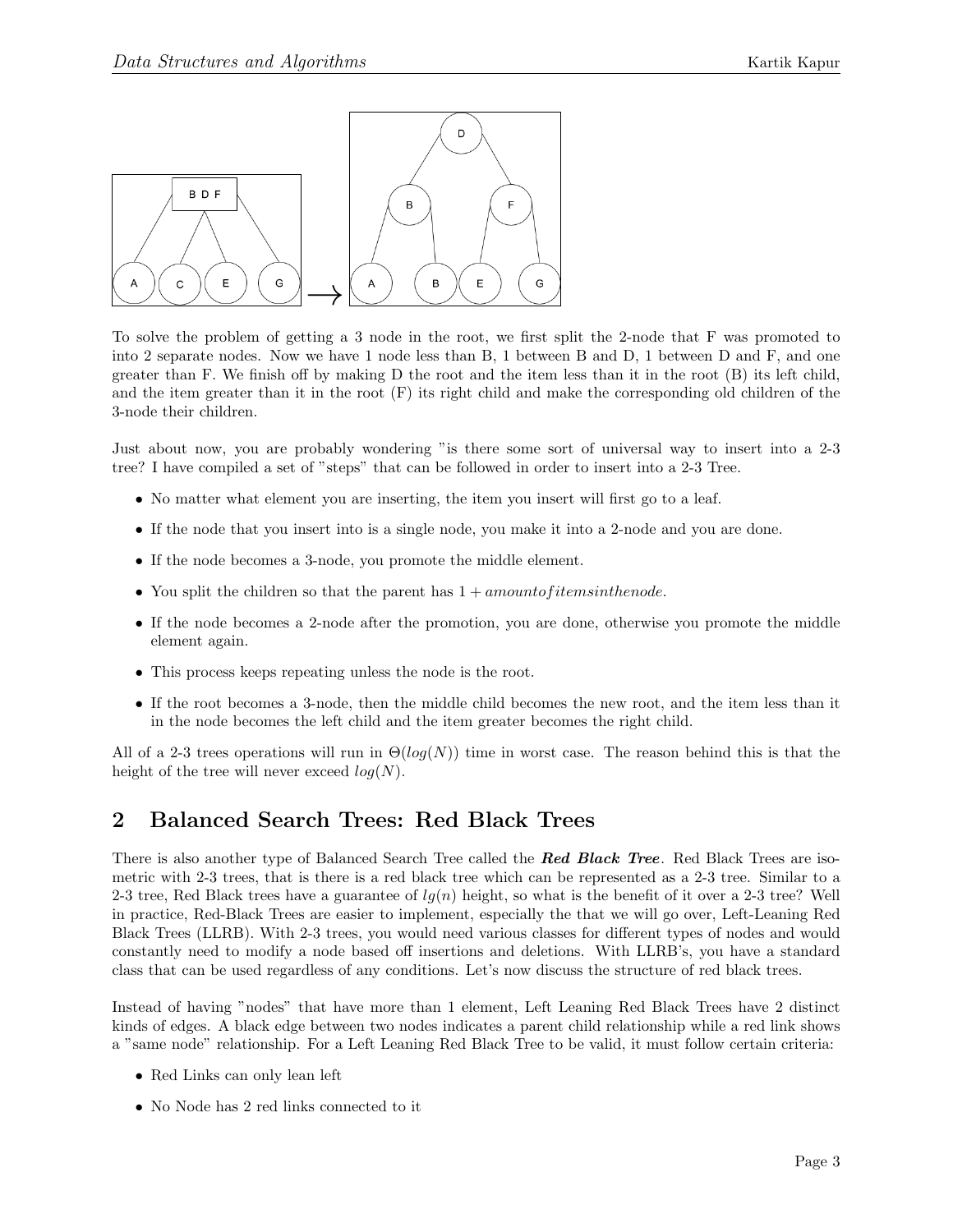• Every leaf in the tree has the same amount of blank links above it.

Here is an example of an LLRB, and it's equivalent 2-3 Tree:



Search is relatively self explanatory in the LLRB, you just look to see if a node is less than the current, if so go left otherwise go right- you continue this until you find the element. Inserting; however, can be a bit tricky.

There are 2 broad ways that we can insert into a LLRB- either we can convert the tree into a 2-3 tree, the usual preferred approach as it is simple, or we can do a series of color flips and rotations. The 2-3 tree method is straightforward, so we won't discuss how to do it; however, we will go over the way to insert into an LLRB. Whenever inserting into a LLRB, the node that you insert is inserted with a red link. After the element is inserted, we must make sure that it follows our above rules. We will follow a similar process of creating a red-black tree from scratch in order to show all the possible cases.



In the above image, we inserted the node B, following this, we inserted A. Whenever we insert into a red black tree, we insert with a red link. Since A is less than B, we make it the left child of B.



In this example we inserted C, and since it is greater than B, it is inserted as a right child of B. Now the problem is that both of B's children have red links, to circumvent this problem, we "flip the colors" so that only the parent B's parent link is red, and its children links are black. Since B has no parent links, the only color flips are from the links to A and C from B.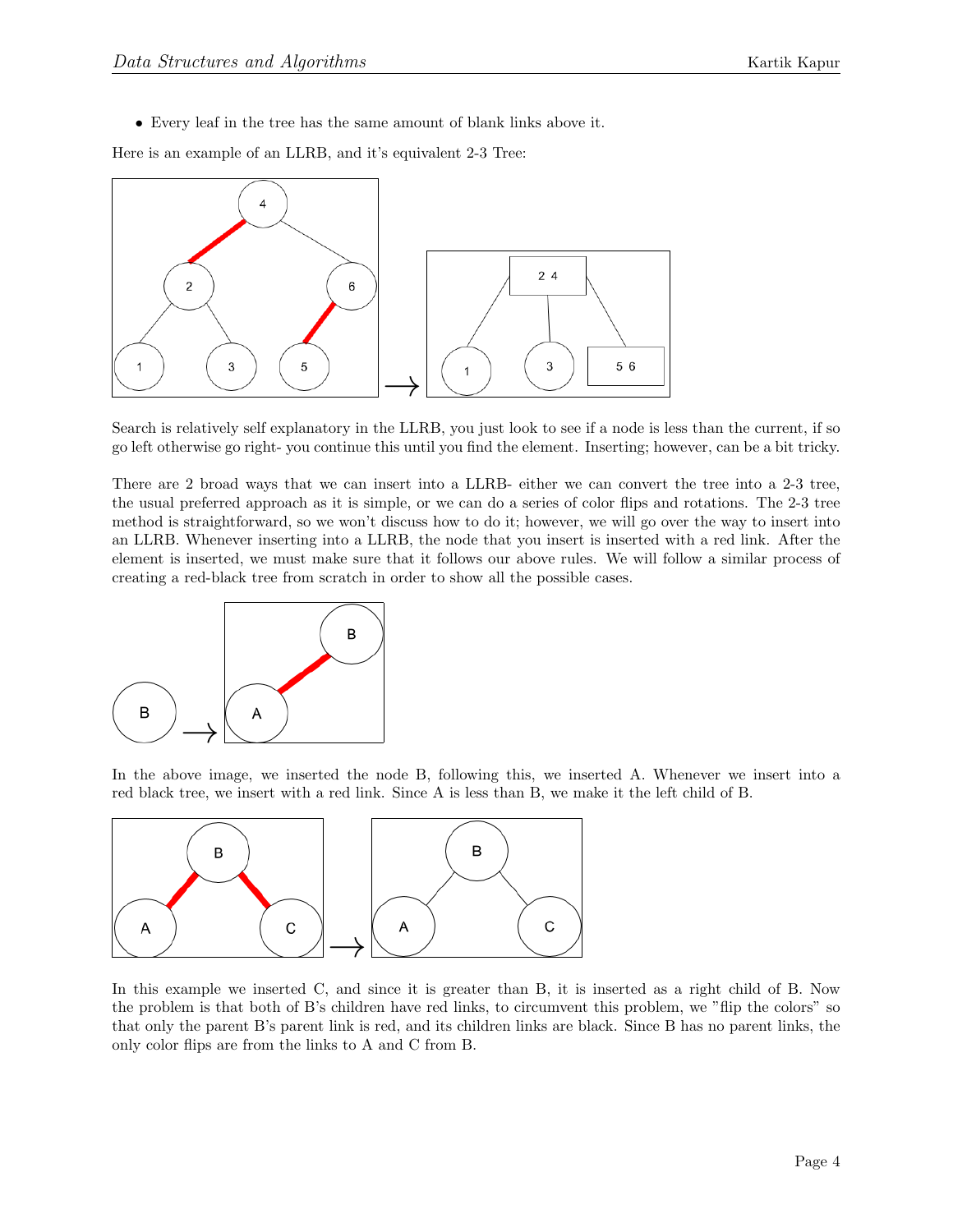

In this image, we inserted D; however, now we have a red link "leaning right". Since this is never allowed, we simply rotate the node D to the left. The link between C and D stays as red, and it is now a valid Red Black Tree.



In this step, we inserted E into our LLRB. We now have a similar situation to the step when we inserted C. We do a similar process of color flipping and D's parent link becomes red. Keep in mind that this is a valid trick because the amount of black links will remain the same (If the two children have red links making both links black and turning the parent's red keeps each leaf's amount of black links the same since 2 links are changing per leaf). However, after this we realize that we created a new problem, there is a right leaning link from B to D, we'll fix it now!



In order to fix this problem, we simply rotated the D node to the left. Keep in mind when we do this, that the children less than D, in this case just the node C, must become the right child of the old root. If we want to logic this out it is because C was less than D but greater than B.

I compiled a "cheat sheet" of rules for the rotation of Left Leaning Red Black Trees and they are as follows:

• A node is ALWAYS inserted with a red link.